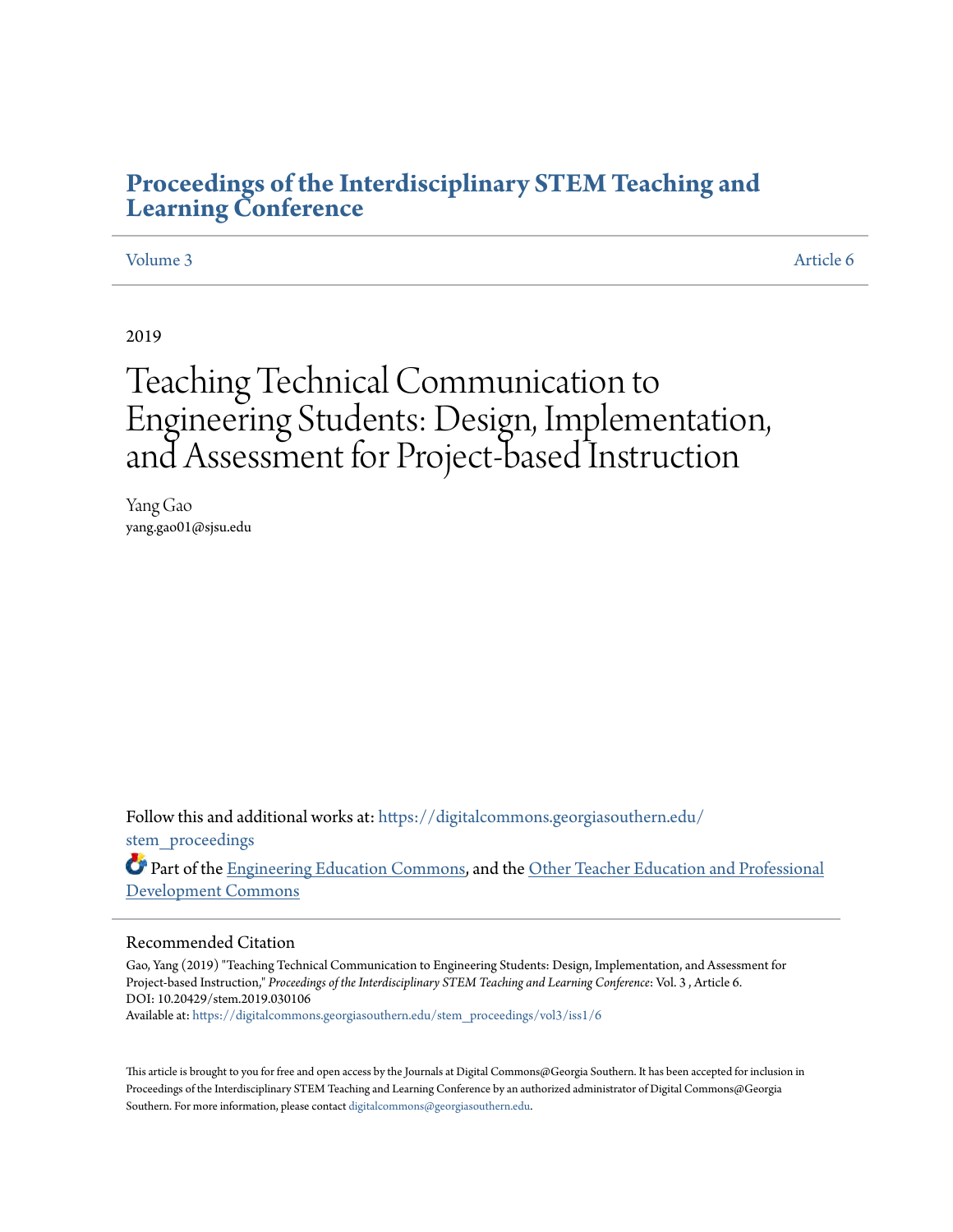## Teaching Technical Communication to Engineering Students: Design, Implementation, and Assessment for Project-based Instruction

## **Abstract**

Through the project-based instruction (PBI) method, this paper described the design, implementation, and assessment of a technical communication course for engineering graduate students. The paper first addressed an increasing demand of engineering students with great communication skills through analyzing the existing literature and industry criteria. It then introduced concepts and characteristics of PBI and explained why PBI is a fit pedagogy in teaching technical writing to engineering students. Next, it elaborated components involved in the holistic design of the PBI course, including student sample, timeline, designed sections and units, and designing rationale and principles. This paper then reported the teaching effectiveness of this course through the course evaluation. Through the instructor's critical reflection, the paper finally discussed challenges in implementing and assessing a PBI method in this course and also provided insights to improve curriculum design for future scholars.

## **Keywords**

technical writing, project-based instruction, engineering students

**Creative Commons License [Creative](http://creativecommons.org/licenses/by/4.0/) This work is licensed under a** [Creative Commons Attribution 4.0 License.](http://creativecommons.org/licenses/by/4.0/) Attribution 4.0 License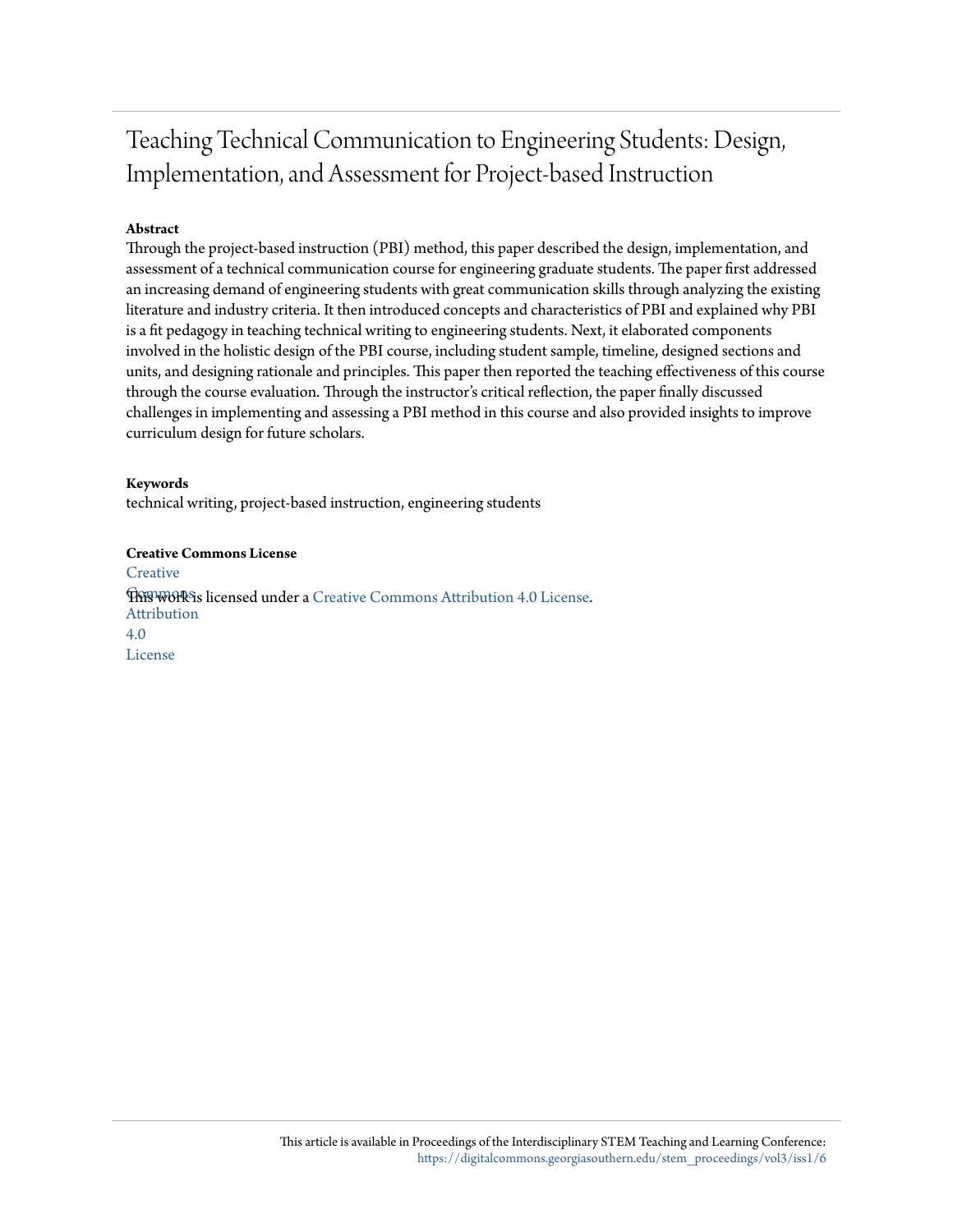## **Teaching Technical Communication to Engineering Students: Design, Implementation, and Assessment for Project-based Instruction**

Yang Gao, Ph.D., *San Jose State University*, [yang.gao01@sjsu.edu](mailto:yang.gao01@sjsu.edu)

## **Abstract**

Through the project-based instruction (PBI) method, this paper described the design, implementation, and assessment of a technical communication course for engineering graduate students. The paper first addressed an increasing demand of engineering students with great communication skills through analyzing the existing literature and industry criteria. It then introduced concepts and characteristics of PBI and explained why PBI is a fit pedagogy in teaching technical writing to engineering students. Next, it elaborated components involved in the holistic design of the PBI course, including student sample, timeline, designed sections and units, and designing rationale and principles. This paper then reported the teaching effectiveness of this course through the course evaluation. Through the instructor's critical reflection, the paper finally discussed challenges in implementing and assessing a PBI method in this course and also provided insights to improve curriculum design for future scholars.

## **Keywords**

technical writing, project-based instruction, engineering students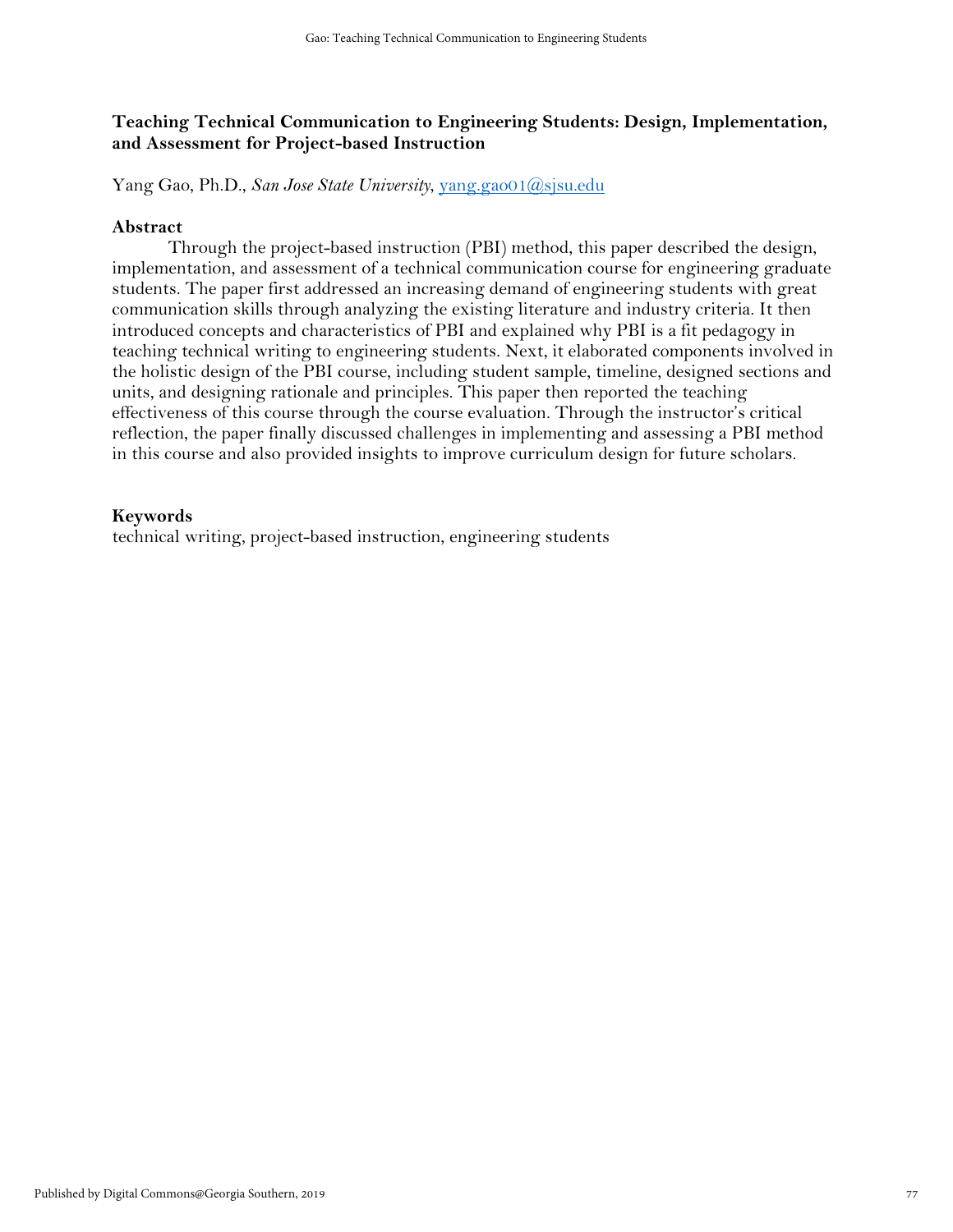## **Introduction**

Technical communication is an important skill for students across disciplines. Ironically, it also becomes one of the most challenging skills for college and university students, particularly for STEM students. Compared to students in humanities and arts, STEM students may have fewer opportunities to write, due to curriculum design, instructional pedagogy, and assessment methods in their programs. However, STEM students with great communication skills including speaking and writing skills will make them stronger candidates in the job market, and even bring them more benefits in career path than those who are not proficient in communication skills.

Based on a project-based instruction (PBI) method, this paper described the design, implementation, and assessment of a technical writing course for engineering graduate students. The paper first addressed an increasing demand for engineering students with great communication skills through analyzing the existing literature and industry criteria. It then introduced the concept and characteristics of PBI and explained why PBI is a fit pedagogy in teaching technical writing to engineering students. Next, it elaborated components involved in the holistic design of the PBI course, including participants, timeline, designed units, and rationale. This paper then talked about the teaching effectiveness of this course through the course evaluation. Through the instructor's critical reflection, the paper finally discussed challenges in implementing and assessing a PBI method and also ways to improve in curriculum design for this engineering course.

## **Technical Communication for Engineering Students**

Ever since 1990s, the Accreditation Board for Engineering and Technology (ABET) has been listing technical communication as one of the top skills that need to be assessed and acquired for engineering students in general. While ABET issued assessment criteria for different engineering majors or programs, it consistently included technical communication as one essential criterion across different programs. For example, as stated in Criteria for Accrediting Computing Programs 2019-2020, computing engineering students need to "communicate effectively a variety of professional contexts" (ABET Computing Accreditation Commission, 2018, p. 3). Likewise, the American Society of Civil Engineers (ASCE) reported in Vision for Civil Engineers in 2025 (*the Vision*) that an ideal, skillful civil engineer by 2025 should be someone who can "communicate with technical and non-technical audiences, convincingly and with passion, through listening, speaking, writing, mathematics, and visuals" (ASCE, 2006, p. 11). To comply with *the Vision*, ASCE (2009) then published Achieving the Vision for Civil Engineers in 2025 and stated that educators should "ensure that communications knowledge and skills are embedded in every civil engineer's education and encourage their continued enhancement throughout every civil engineer's career" (p. 59). Kirkpatrick (2013), through talking about the results from Surveys of Academic, Industrial, and Early Career Engineers, reported that professional skills, in terms of interpersonal skills, negotiating, conflict management, innovation, and oral and written communication were typically the weakness of the contemporary engineering graduate students.

With the demands from the industry and the academic associations, different engineering programs across the nation unanimously highlighted the importance of technical communication and incorporated course credits or units connected with this important skill into their programs. For example, the instructor's affiliated departments designed program outcomes to meet the demands (see Figure 1).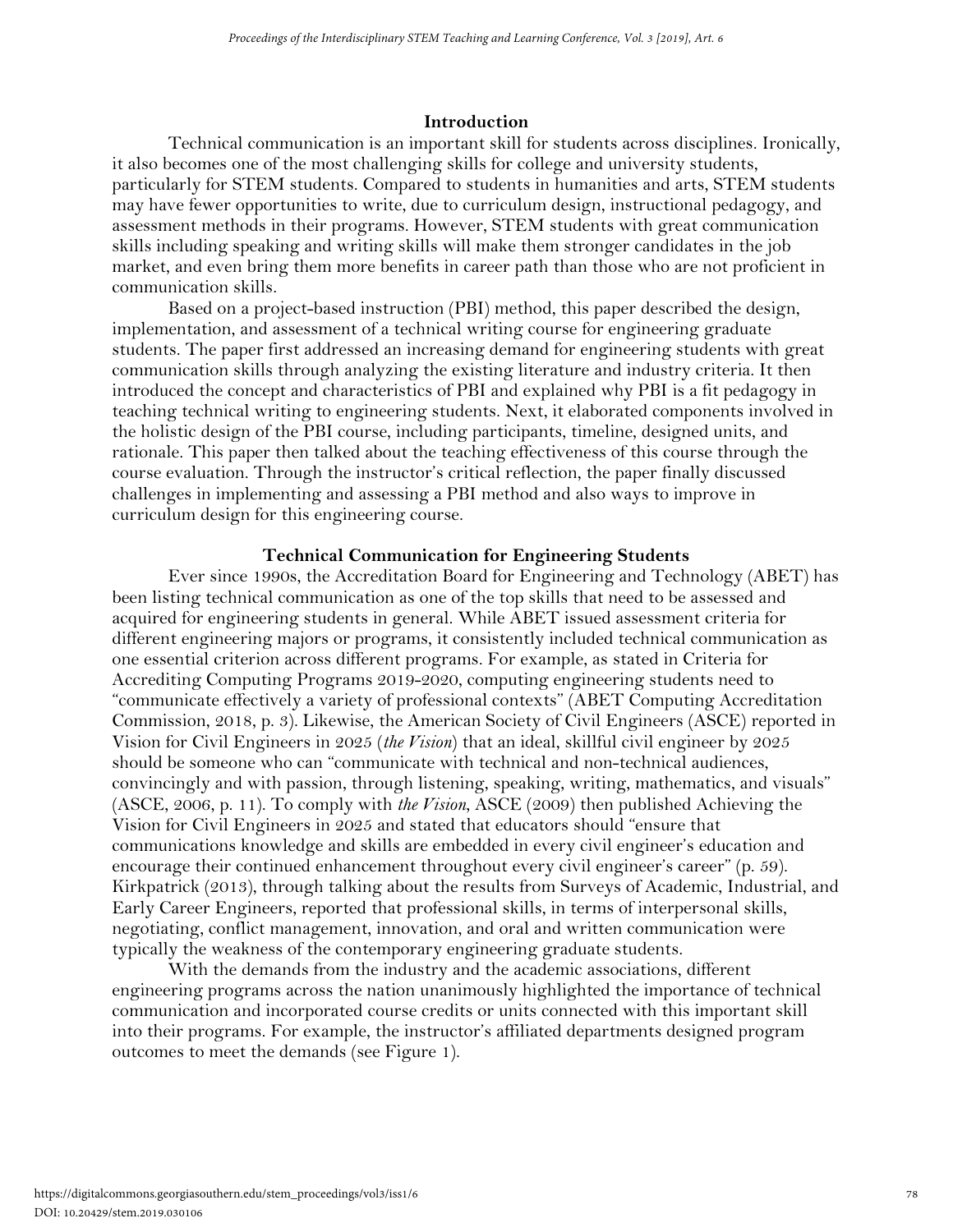|                        | Description                                                                                                                                                           |
|------------------------|-----------------------------------------------------------------------------------------------------------------------------------------------------------------------|
| PO 1                   | Be able to demonstrate an understanding of advanced knowledge of the practice of<br>software engineering, from vision to analysis, design, validation and deployment. |
| PO 2                   | Be able to tackle complex engineering problems and tasks, using contemporary<br>engineering principles, methodologies and tools.                                      |
| PO <sub>3</sub>        | Be able to demonstrate leadership and the ability to participate in teamwork in an<br>environment with different disciplines of engineering, science and business.    |
| PO 4                   | Be aware of ethical, economic and environmental implications of their work, as<br>appropriate.                                                                        |
| <b>PO 5</b>            | Be able to advance successfully in the engineering profession and sustain a process<br>of life-long learning in engineering or other professional areas.              |
| PO 6<br>$\blacksquare$ | Be able to communicate effectively, in both oral and written forms.                                                                                                   |

**Figure 1.** Program Outcomes

To cater to the program outcomes, instructors in teaching technical communication or graduate writing seminars in the program were required to brainstorm ways to design a fit curriculum and also select a fit pedagogy to teach the designed curriculum. The instructor tentatively chose PBI as the pedagogy and incorporated in the curriculum design.

## **Project-based Instruction (PBI)**

Scholars and researchers interchangeably use the terms PBI and PBL (problem-based learning). To a large extent, it depends on scholars' or researchers' perspective. Specifically, if they would like to emphasize on the student part, they would use the term PBL and focus on student performance and learning assessment; however, if researchers or scholars focus on the curriculum design and pedagogical implication, they would use PBI instead. In this paper, as the instructor talked about how the specific pedagogy was used in designing and assessing a curriculum, he used PBI instead of PBL. However, tenets behind these terms share the common places.

An introduction to task-based instruction (TBI) and PBI helps understand the designed features of PBI. In a typical TBI, instructors design specific tasks for students and make their assessment or evaluation based on student completion of these designed tasks. Therefore, the core or focus for TBI for a communication course is not learning any structure and grammar points but instead the tasks. It should be mentioned language proficiency still helps, as it improves student completion of these tasks through peer communication or self-reflection.

Similar to TBI, the PBI approach is also a learner-centered approach. However, it also shows some differences. First, a PBI approach takes longer time to research, design and implement a project. Specifically, a TBI approach designs a task for each lesson, whereas a PBI approach may design a project for the entire semester or even the whole year. Also, a PBI approach is more learner-centered or takes the learner-centeredness to a higher level. If instructors design tasks in a typical TBI approach, then students take a leading role in designing and implementing a project on their own.

Thomas (2000) identified five distinguishing features of PBI:

- Meaningful projects are the central part,
- Intriguing questions should be the drive force,
- A constructive way of inquiry in the projects,
- Student-centeredness should be considered seriously,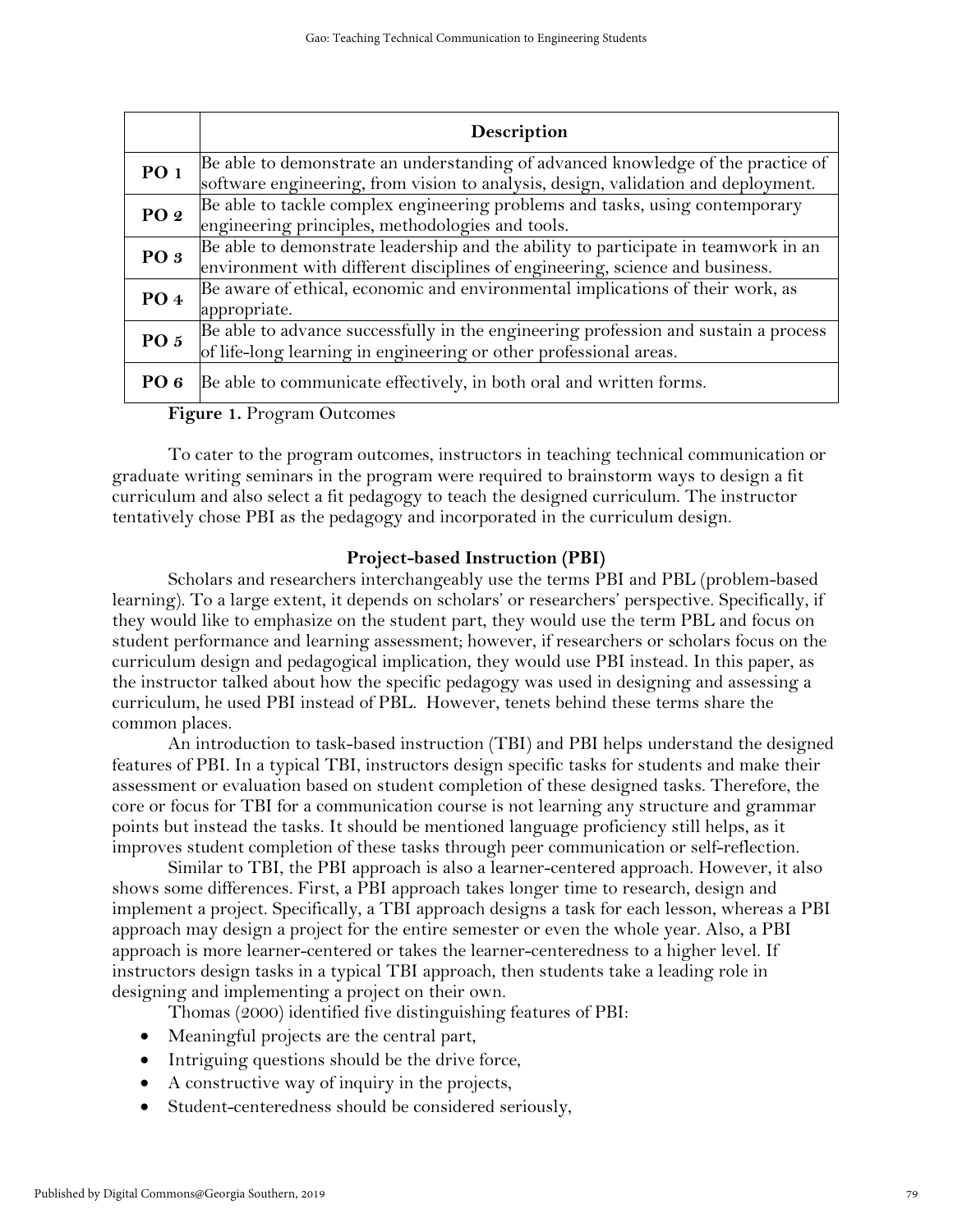• Real world problem-based should be the essence.

Due to the unique feature of engineering majors, courses offered in the engineering programs largely provide students with opportunities to solve real-world problems. Because real-world problems are dynamic, ongoing, and unexpected, they require students to make timely decisions and constant deliberation. To achieve the goal of solving real-world problems, course instructors need an effective medium to guide their students. With the designed features mentioned above, PBI meets the expectation in providing a flexible platform for students to solve the real-world problems. While these features helped explain what makes a meaningful PBI, they also provide challenges to instructors or researchers to make appropriate connections between the features and actual practice in implementing a PBI-based curriculum. To achieve the expected program outcomes (see Figure 1) and also design a fit curriculum, the instructor through talking with the course coordinator and peer instructors made the following course learning objectives (see Figure 2):

| <b>CLO</b>       | <b>Description</b>                                                                                                  |  |  |  |  |  |
|------------------|---------------------------------------------------------------------------------------------------------------------|--|--|--|--|--|
|                  | Be able to extract information from presentations, be able to pursue                                                |  |  |  |  |  |
|                  | further information from such a starting point and be able to present the<br>results of such an investigation.      |  |  |  |  |  |
| $\boldsymbol{2}$ | Understand the concept of plagiarism and recognize instances of<br>plagiarism.                                      |  |  |  |  |  |
| 3                | Have been exposed to a diverse set of communication styles and have had<br>practical experience in exercising them. |  |  |  |  |  |

**Figure 2.** Course Learning Objectives

## **Curriculum Design and Implementation**

## *Student Sample*

The course included 25 graduate students majoring in either computer engineering or software engineering. Classes were given once a week for 16 successive weeks throughout the whole semester. Most of the students were from India and a few others were from China or other Asian countries or regions. As this course was a required writing course or a prerequisite course tailored to their graduation thesis, the students taking this course were either in their second semester or up to their third semester.

## *Timeline*

The instructor scheduled due dates for several big, signature writing tasks throughout the whole semester. Generally, a signature task was collected every month. The students were ensured of appropriate amount of time in completing every single task and also appropriate internals to submit different writing tasks. Specifically, the students were required to turn in their first job-related writing task set which included both a resume and a cover letter in the first month, the analysis of journal articles and literature review tasks in the second month, the research design and timeline in the third month, and then final research proposal in the finals week. In addition, the students were also required to turn in an individual portfolio including all the revised writing tasks throughout the whole semester in the finals week. In addition, the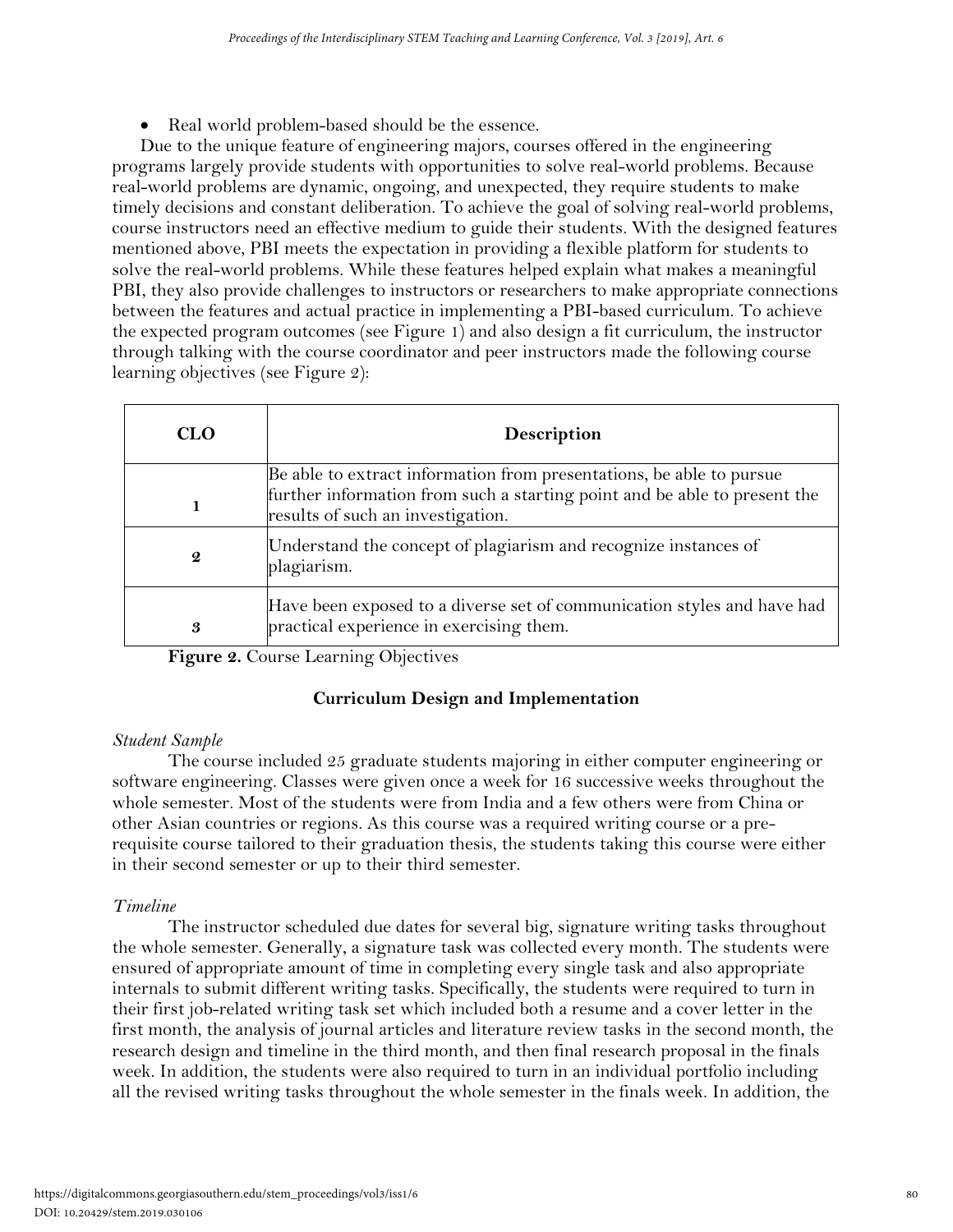students were required to attend lectures, complete in-class quizzes or weekly writings, and make revisions based on feedback from their instructor and peers.

#### *Sections, Units, and Assignments*

Through introspection, the instructor believed the course of technical communication should include two major types of communications: written communication and oral communication (see Figure 3). While most of the sections in the course were focused on the written communication, a few sections on how to improve the presentation and oral communication skills were still highly needed.



**Figure 3.** Technical Communication Components

The instructor divided this course components into different units in different sections: some sections about career-related writing tasks, some sections about writing ethics, some sections about oral presentations, and the others about writing a research proposal (see Figure 4).



## **Figure 4.** Componential Units in Technical Communication

Overall, the instructor collected students' assignments as an individual portfolio at the end of the semester. Totally 10 items were included in the portfolio with the majority of the items centered around their final project (see Figure 5). Through instructor timely feedback and multiple required revisions, students were able to turn in a project proposal or report in the portfolio and also able to understand and complete basic components in a research project.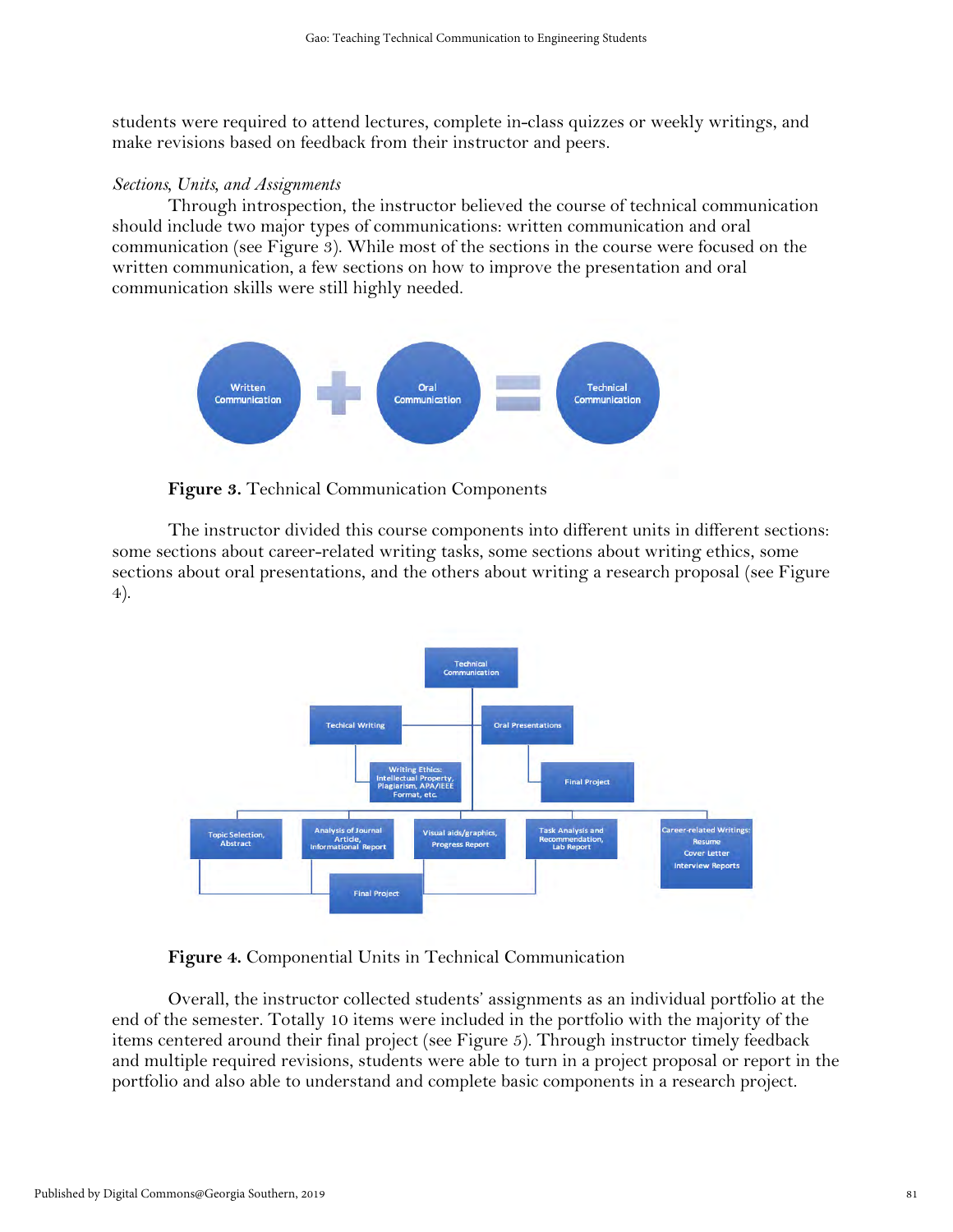- 1-CMPE 294-Resume
- 2-CMPE 294-Cover Letter
- 3-CMPE 294-Title Analysis and Elaboration
- 4-CMPE 294-Topic and Abstract
- 5-CMPE 294-Analysis of Journal Articles
- 6-CMPE 294-Informational Report-Lit Rev
- 7-CMPE 294-Visual Creation Practice
- 8-CMPE 294-Progress Report-Timeline/Method/Graphics
- 9-CMPE 294-Lab Report-Task Analysis
- 10-CMPE 294-Individual Project Proposal

**Figure 5**. Individual Portfolio Checklist

## *Rationale and Principles*

Under the big umbrella term of PBI, the instructor also used some specific principles and rationale to plan and design the tasks tailored to the final project. Specifically, the instructor took the following points into consideration when designing the course.

## *1. Matching objectives with program outcomes*

To match specific course learning objectives with program outcomes, the instructor followed a matrix (see Figure 6). Some course learning objectives can be assessed from multiple perspectives and some can be assessed from a single perspective. However, all the learning objectives were well included in the matrix as necessary indicators to assess the program. Figure 6 shows how the course learning objectives met the required program outcomes in a matrix.

|     | $\mathbf{D}\Omega$ |  |  |  |  |  |  |  |  |
|-----|--------------------|--|--|--|--|--|--|--|--|
| CLO |                    |  |  |  |  |  |  |  |  |
|     |                    |  |  |  |  |  |  |  |  |
|     |                    |  |  |  |  |  |  |  |  |
|     |                    |  |  |  |  |  |  |  |  |

**Figure 6.** Program Outcomes (PO) and Course Learning Objectives (CLO) Matrix

## *2. Incorporating both soft knowledge and hard skills*

The instructor believed that a great course should include both soft knowledge and hard skills for students to acquire. The soft knowledge includes concepts, theories, and philosophies that students need to understand. These concepts or theories guide students to sharpen their hard skills and also help them avoid possible mistakes in their career. In this typical writing course, concepts or guidance related to writing ethics were then defined as soft knowledge and included in the curriculum design. The soft knowledge included teaching units in intellectual property, plagiarism, copy rights, APA/IEEE format.

On the other hand, a hard skill is something that students need to master in order to meet professional needs and employer expectations. These skills equip them with basic qualifications for a specific job market or industry. For the engineering students in the paper, their hard skills included both written and oral communication skills. For this course, students were required to master these hard skills through different writing tasks.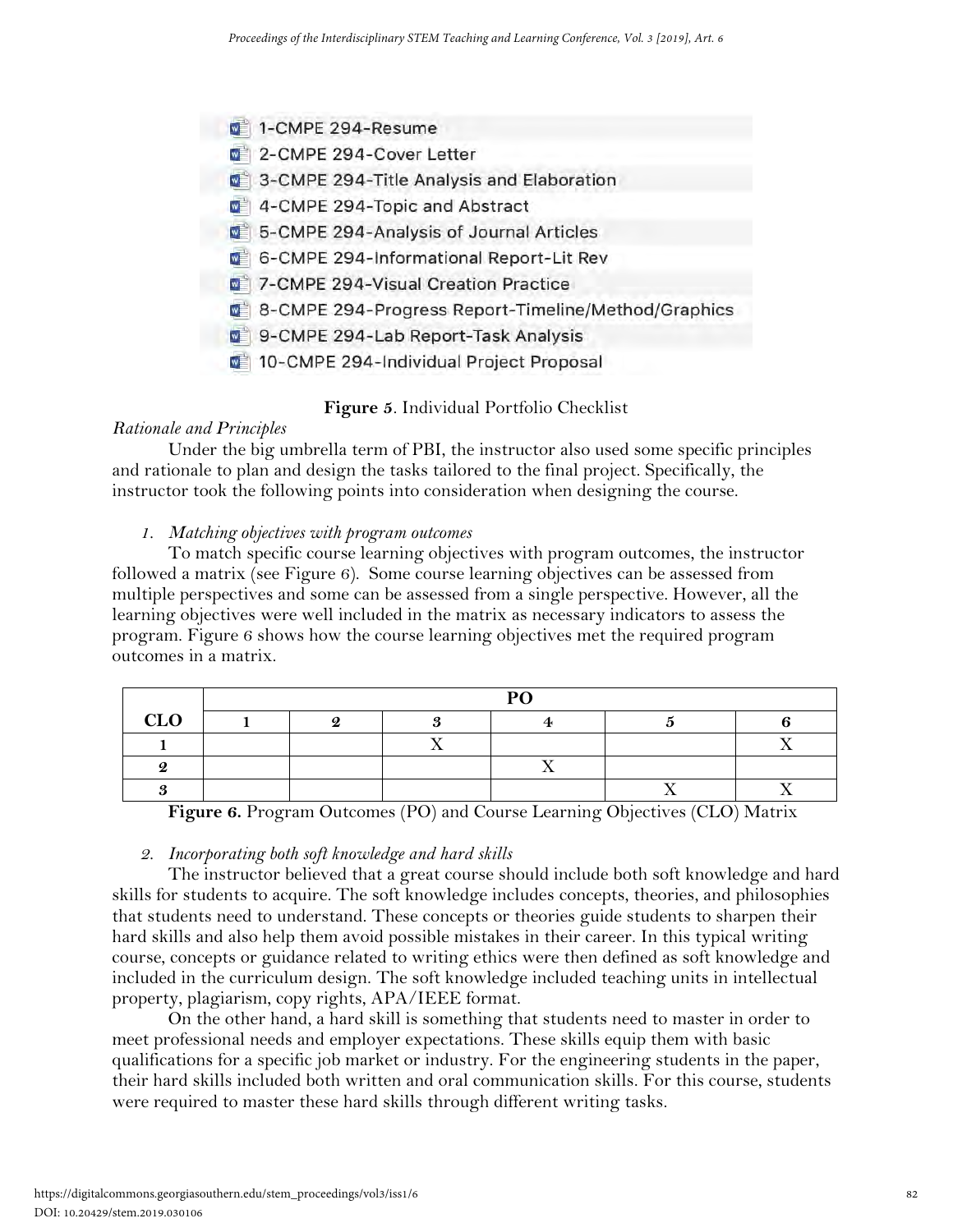#### *3. Including both group work and individual deliberation*

The design of this course considered student efforts in both team work and individual portfolio. For individual portfolio, the students were required to turn in their individual proposals or reports which were the embodiment of their individual projects at the end of the semester. The portfolio included all the writing tasks in the semester. In addition, the students were also required to develop their teamwork sense and cooperative learning skills throughout the whole semester. To achieve this goal, the instructor designed a few units for teamwork assignment. For example, while students' research proposals or reports were their individual work, they were required to share their first draft with members in class, find their peers who had conducted research in a similar topic, and then make connections among their individual works. Then, students were required to present their proposals and reports in group and show their connections to the other students in class. In addition, peer-evaluation on each other's proposal or report was also used as a way to develop students' teamwork sense.

### *4. Providing differentiated instruction*

Before teaching this course, the instructor spent time designing this course to fit students on different career paths. While most of the former students in the program went to industry companies, the instructor still wanted to make this course not only for students who aimed at jobs in the industry but also for students who might think about applying for a Ph.D. program after graduation. Therefore, the instructor included extra components to each lecture and catered to students' future plans. For example, when the instructor gave the lecture on how to write a cover letter and resume, he explained how cover letter for industry employers may differ from the cover letter in graduate school application. Also, he showed students the differences between a resume for industry and a C.V. for higher education. The instructor also gave specific examples to better student understanding of the nuances and differences between writings in the same unit. Students then were allowed some wiggle room to complete their writing assignments according to their career paths or future plans.

#### *5. Designing procedure and connected tasks*

The most important principle for designing and implementing this PBI course is to make all the designed tasks for the final project procedural, consistent, and connected. For the instructor, the process of designing this course is itself project-based. Specifically, the instructor brainstormed how the students would be motivated to complete all the tasks in a natural order or specific sequence. Students were motivated to brainstorm their topics, proposal their projects, and then complete all the three major reports.

In addition, the way the instructor had designed all the tasks in the final project was consistent. Overall, he used an inductive way to teach his lectures and guide his students. To be more specific, before he asked his students to complete a big, signature writing task, he would demonstrate with writing samples how part of the writing task can be completed. For example, before asking students to complete a 10-article literature review (i.e. Informational Report, see Figure 5), he guided his students to complete one-article analysis first (i.e. Analysis of Journal Articles task, see Figure 5). Based on the demo lecture, the students then completed their own assignments.

The last essential principle in designing this course is all the tasks should be closely connected to each other. The instructor used the template of a basic academic article including introduction  $\rightarrow$  literature review  $\rightarrow$  research methods  $\rightarrow$  data collection and analysis  $\rightarrow$ findings  $\rightarrow$  conclusion to guide his design of all the connected tasks. Specifically, an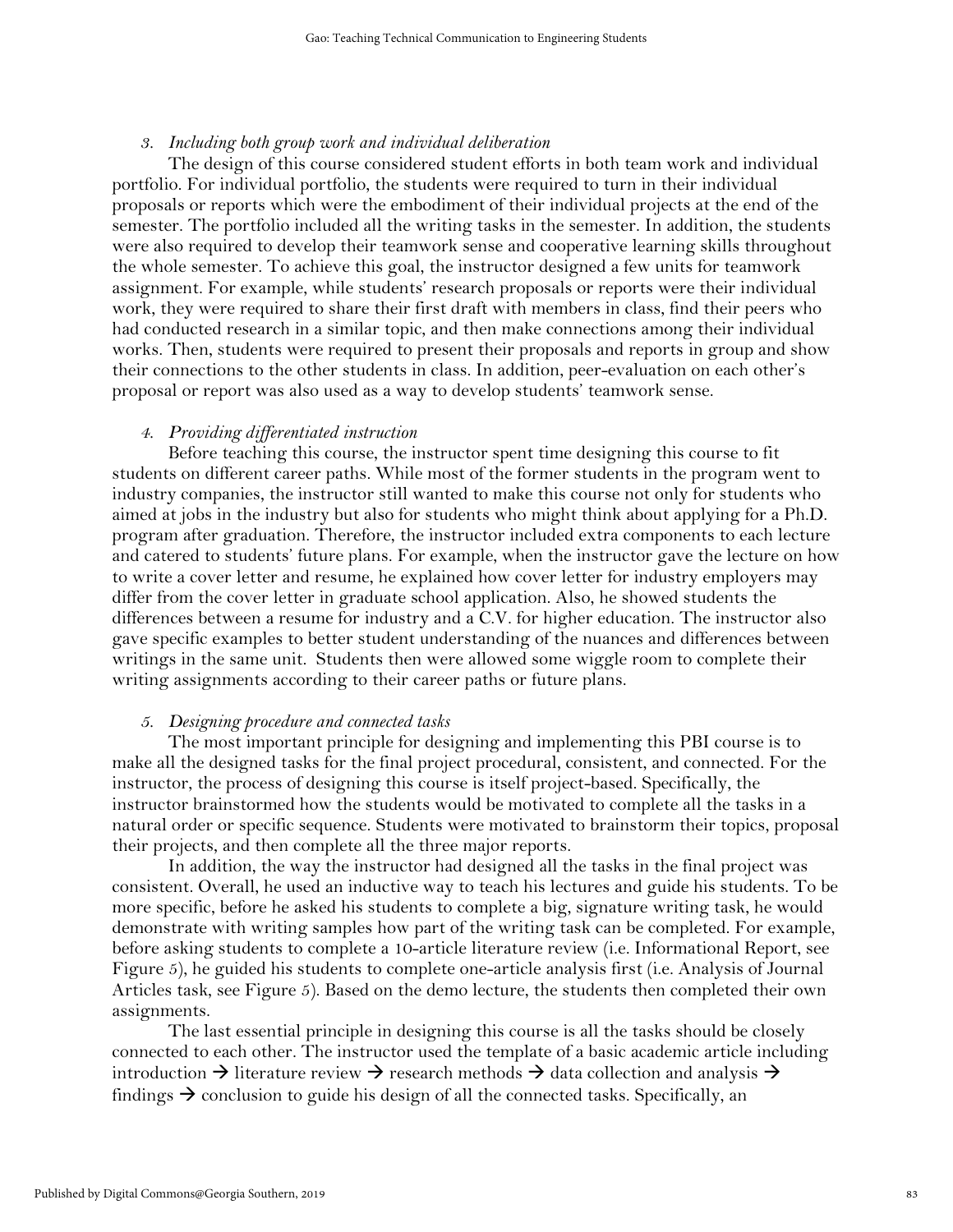informational report is the literature review section of the final project proposal, a progress report is analogous to the research methods section, and the lab report is analogous to the data collection and analysis section.

## **Teacher Effectiveness and Course Evaluation**

Teacher effectiveness can and should be assessed through multiple perspectives. Student course evaluation can be one of the perspectives. In this specific context, analysis from the Student Opinion of Teaching Effectiveness Surveys (SOTES) was conducted (see Figure 7). Overall, the SOTES report indicated the instructor evaluation score was higher than the average score across the total 13 items. Specifically, on a 5.0 scale, the instructor's overall evaluation score was 4.7 for this course (see Item 13, Figure 7). In two of items including course content relevance and respect to diverse students, the instructor got the highest mean point of 4.8. The lowest mean score was 4.5 in the item of clear grading criteria.

However, the instructor believed the interpretation of the SOTES scores can only account for one perspective to evaluate the teaching effectiveness. Also, faculty members may have different attitudes toward the interpretation of the SOTES score and some of them may also challenge the reliability and validity of the scores from these evaluation reports.

Therefore, other methods to assess the teaching effectiveness should also be considered. To look at the teaching effectiveness from a critical perspective, the instructor also referred to peer instructor observation, teacher-student talk, SOTES reports across courses, and selfreflection. Overall, the instructor found the implementation of this course met his expectation and was consistent with his lesson plans and curriculum design.

|     |                                                                      | <b>5A</b> | 4 | 3              | $\overline{\mathbf{2}}$ | 1D           | N  | Mean | Grp<br>Med | N/A      | sta<br>Dev |
|-----|----------------------------------------------------------------------|-----------|---|----------------|-------------------------|--------------|----|------|------------|----------|------------|
| Q1  | Demonstrated relevance of the course content.                        | 18        | 3 | 1.             | $\mathbf{O}$            | $\Omega$     | 22 | 4.8  | 4.9        | 0        | .52        |
| Q2  | Used assignments that enhanced learning.                             | 16        | 4 | $\overline{2}$ | 0                       | $\Omega$     | 22 | 4.6  | 4.8        | 0        | .64        |
| Q3  | Summarized/emphasized important points.                              | 17        | 3 | $\overline{2}$ | 0                       | $\Omega$     | 22 | 4.7  | 4.9        | 0        | .63        |
| Q4  | Was responsive to questions and comments from students.              | 17        | 4 |                | 0                       | $\mathbf{0}$ | 22 | 4.7  | 4.9        | 0        | .54        |
| Q 5 | Established an atmosphere that facilitated learning.                 | 16        | 4 | $\overline{2}$ | 0                       | Ð            | 22 | 4.6  | 4.8        | 0        | .64        |
| Q6  | Was approachable for assistance.                                     | 14        | 8 | $\Omega$       | 0                       | $\Omega$     | 22 | 4.6  | 4.7        | 0        | .48        |
| 07  | Was respectful of the diversity of students in this class.           | 18        | 4 | $\Omega$       | $\Omega$                | $\Omega$     | 22 | 4.8  | 4.9        | 0        | .39        |
| 08  | Showed strong interest in teaching this class.                       | 15        | 6 | 1              | $\Omega$                | $\Omega$     | 22 | 4.6  | 4.8        | 0        | .57        |
| 09  | Used teaching methods that helped students learn important concepts. | 14        | 8 | 0              | $\Omega$                | $\Omega$     | 22 | 4.6  | 4.7        | $\Omega$ | .48        |
| Q10 | Used grading criteria that were clear.                               | 15        | 5 |                |                         | $\Omega$     | 22 | 4.5  | 4.8        | 0        | .78        |
| 011 | Helped students analyze complex/abstract ideas.                      | 15        | 6 |                | O                       | $\Omega$     | 22 | 4.6  | 4.8        | 0        | .57        |
| 012 | Provided meaningful feedback about student work.                     | 16        | 6 | $\Omega$       | $\Omega$                | $\Omega$     | 22 | 4.7  | 4.8        | 0        | .45        |
| 013 | Overall, this instructor's teaching was effective.                   | 16        | 6 | 0              | $\Omega$                | $\Omega$     | 22 | 4.7  | 4.8        | $\Omega$ | .45        |

**Figure 8**. Synopsis of SOTES Analysis

## **Discussion**

Critical reflection helps improve teaching effectiveness and pedagogical performance. While the overall evaluation for this course was satisfactory, there were still many aspects that require the instructor to reflect on and improve. Through critical reflection, the instructor found the following challenges to teach this course and particularly to implement the PBI.

## *Student Motivation*

The course, while had been so closely connected with technical writing, was not just a writing course. It was designed as a course to help students improve their communication skills and also develop their sense of research design. However, the instructor perceived a possible stereotype in the students' mind was that this course was more like a writing or language course, than a course connected with research design in their content area. The stereotype may lead the students to have different expectations toward the instructor and the other instructors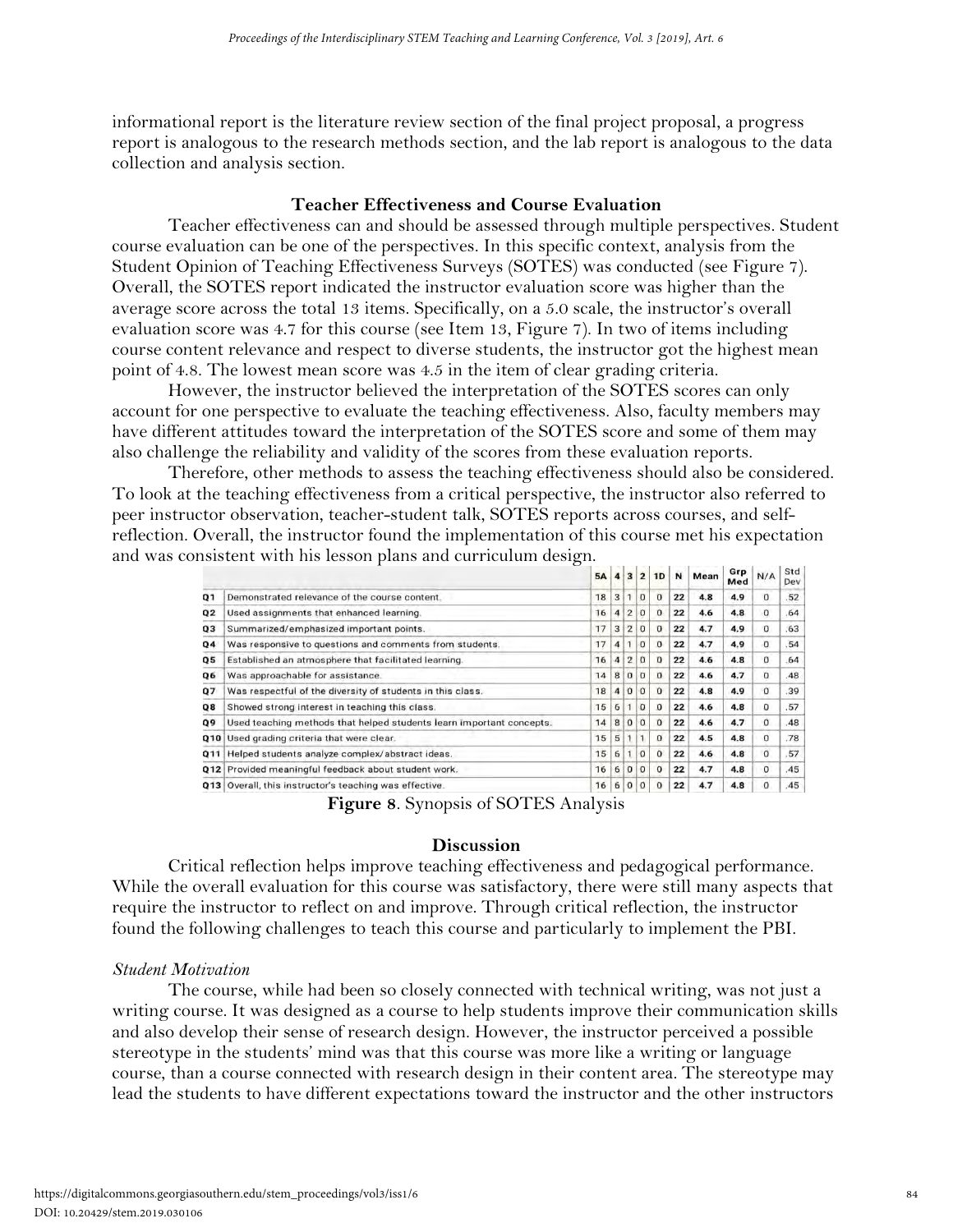of the student major courses. This kind of differentiated expectations may lead to students' differentiated criteria to evaluate a course and also time and efforts spent on this course. The researcher and instructor may suggest department deans, administrators and the other faculty members provide support and help students get rid of this stereotype.

### *Imbalance of Knowledge Repertoire*

One of the greatest challenges to implement a PBI course is from the instructor credentials and qualifications. To be more specific, an ideal instructor for this technical communication course to engineering students should have the basic knowledge in the following aspects: content area (engineering), writing (language or linguistics), communication (public or mass communication), and multicultural education (TESOL or multicultural education). Lack of or insufficient in a certain kind of knowledge may impede implementation of a certain units in the designed curriculum. The instructor for this course had a linguistic and TESOL background, accrued experiences in multiple, international conference presentations, and some engineering-related knowledge (i.e. computational and corpus linguistics); however, he still found he might have contributed more to the students' projects about engineering education or computational linguistics than the project topics about data mining or blockchain. The imbalance caused a certain kind of *tensions* or *inconsistencies* between the instructor's beliefs and his actual practice (Gao, 2014).

#### *Deliberation in Grading*

While most graduate programs provide professors or course instructors with teaching assistants (TAs), the instructor for this course believed grading all these student assignments on his own would be better than asking TAs for help. Instructors should involve in all the teaching steps of a course including the grading process. While the instructor may train TAs to grade, he still believed it would be unrealistic and irresponsible to give students' timely feedback without grading students' actual work. Some primary reasons include: the instructor needed to see a holistic picture of the students' proposal and report; he also needed to check their progresses in mingling all the pieces into that holistic proposal or report. However, different from a quiz or exam paper, a writing task requires extra work from a rater or grader. For example, the instructor in this course was assigned approximately 250 student writings to grade, apart from other in-class quizzes and weekly writing tasks. With that much grading work to do, the instructor needed to do extra work or spend extra hours every week and throughout the whole semester.

#### *Hidden Craftsmanship in Lectures*

While the entire paper focused on the PBI implementation in this course, it should also be mentioned that lectures from the instructor also played a crucial role in guiding the students to understand the concepts and techniques in this writing course. Throughout the whole semester, the instructor used considerable mediators in delivering his lectures and tried his best to make the lectures intriguing. These mediators included YouTube clips, picture books, writing samples, posters, etc. and served as helpful aids in his teaching methodology. As all the students in the class were English as a second/foreign language learners, these teaching mediators and aids assisted them to acquire the basic knowledge in the course (Gao, 2013).

Challenges to implement a PBI in a typical technical writing course for engineering students are not limited to the above-mentioned points. They may also yield the following tricky but unavoidable questions: should the instructor focus on student language proficiency or logics in research design? Even in terms of the language proficiency, should the instructor